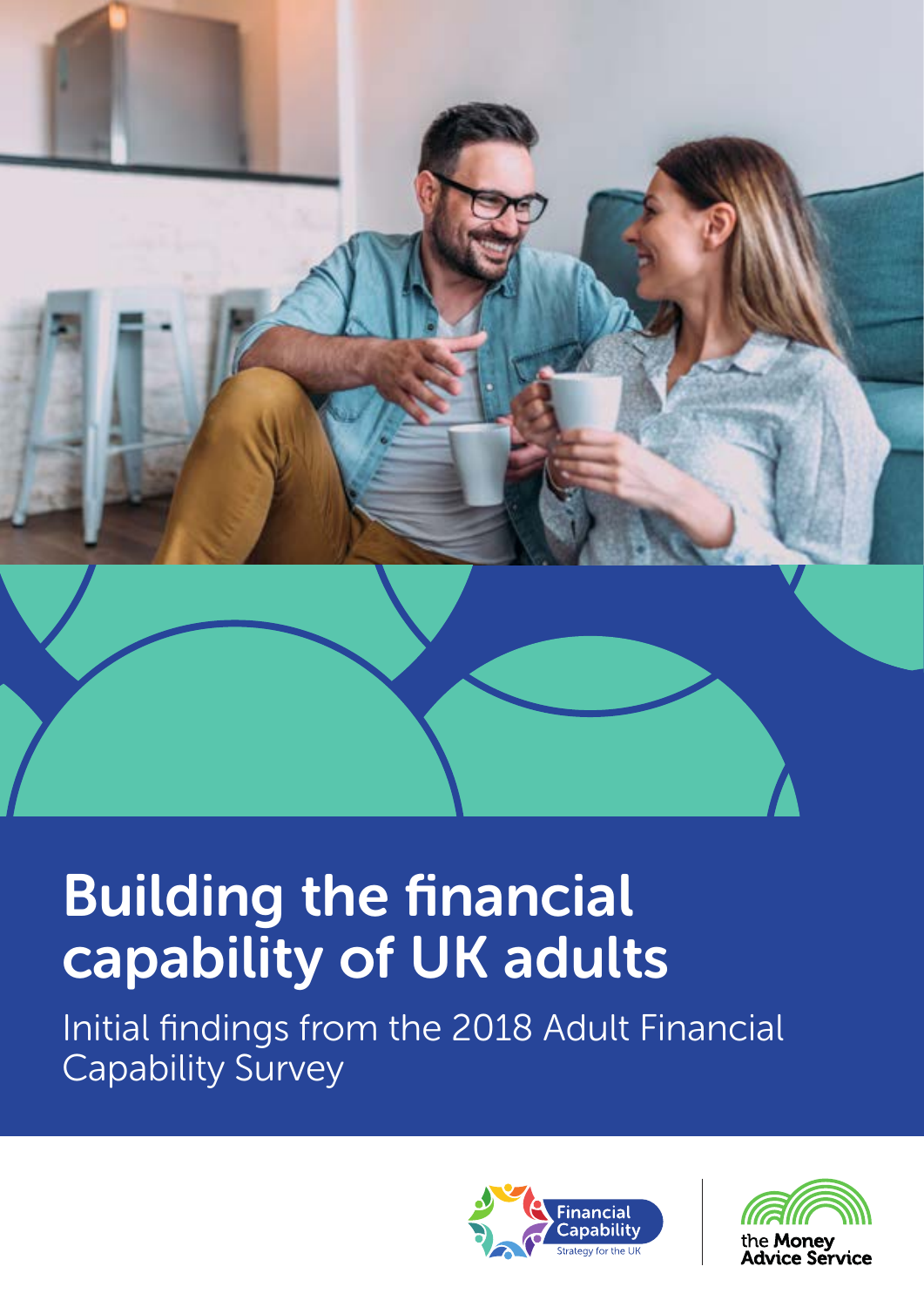### What is financial capability?

There are various definitions of financial capability, but almost all recognise that capability comprises more than just skills and knowledge. It also encompasses behaviours, attitudes, motivations and the degree of connection to the financial system.

"Financial capability is the ability to manage money well – both day-to-day and through significant life events."

Critically, financial capability is a key driver of consumers' financial wellbeing – that is the

ability to meet all their current commitments, without undue stress, and the resilience to cope with future income or expenditure shocks. Other factors, such as income, number of dependents or the cost of living, are typically outside people's control.

### What influences financial capability?

We will be conducting further analyses and working on the policy implications of the survey results over the coming weeks and months. See page 8 for more about the survey and how to access more information.

The Money Advice Service surveyed nearly 6,000 adults living in the UK for the 2018 Adult Financial Capability Survey. This report outlines some of our initial findings. From the answers to more than 100 questions, we have identified the key components of financial capability and the inter-relationships between them. We have highlighted the differences between managing money now and planning for the future. And we have identified the barriers or enablers for achieving better financial wellbeing. These include key attitudes such as confidence and a sense of control over what happens to your money, as well as economic factors such as income and home ownership. We have also identified some of the key changes since the 2015 Adult Financial Capability Survey.

These key components, barriers and enablers are illustrated in the model on the following page, and explored in more detail in the rest of the report.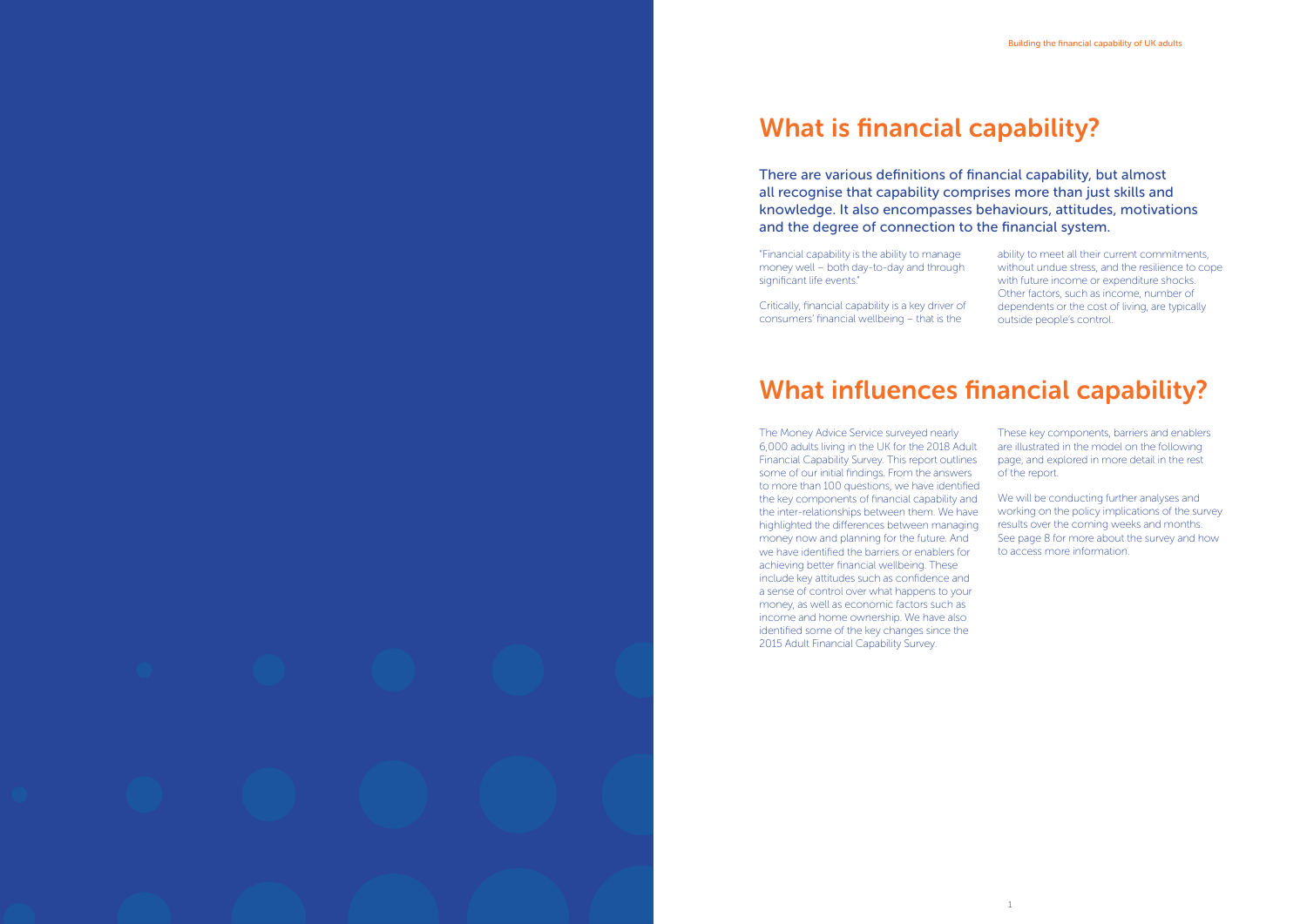### The building blocks of financial capability

Source : UK Adult Financial Capability Survey 2018 (Principal Components Analysis)



One of our key measures is **active saving**, that is how often people save money, and the number of things they are saving for. There is a lot of evidence that what matters most is developing a saving habit. The act of saving regularly seems more important than the amount saved.

## The day-to-day behaviours that influence financial wellbeing

We define current financial wellbeing as being able to pay the bills and feel comfortable about money. The strongest predictors of current financial wellbeing are behaviours relating to savings and credit.

#### Savings

- make plans;
- focus on the long-term rather than just living for today;
- believe they can determine what happens in their life;
- are willing to make time for their finances; and
- think that saving is important.

As in many other surveys, we found that a lot of people aren't saving. We estimate that 10.7 million adults rarely or never save - that is 21% of the population and, as a consequence, 11.5 million (or 22%) have less than £100 in savings. The proportion of people who have at least this amount in a formal savings account – as opposed to in a current account or held as cash - is even lower. Such low levels of saving are a challenge when we know that a high proportion of households experience unexpected bills every year. Encouragingly, however, the proportion of adults of working-age who rarely or never save has fallen from 25% in our 2015 survey to 21% in 2018.

While a low income undoubtedly makes it harder to save, especially when there are children to be cared for, this is not the only explanation. The diagram on the right shows that nearly 20% of working-age adults with less than £100 in savings have a household income of £30,000 or more. In comparison, this wealthier group account for 41% of the total working-age population.

#### Savings by income (working-age population)



We found that people's propensity to save is linked not only to income levels, but also to the extent to which they:

In other words, simply teaching skills and imparting knowledge won't encourage people to save unless we can also win hearts and minds; that is encourage them to think about future savings goals and to believe that they are achievable.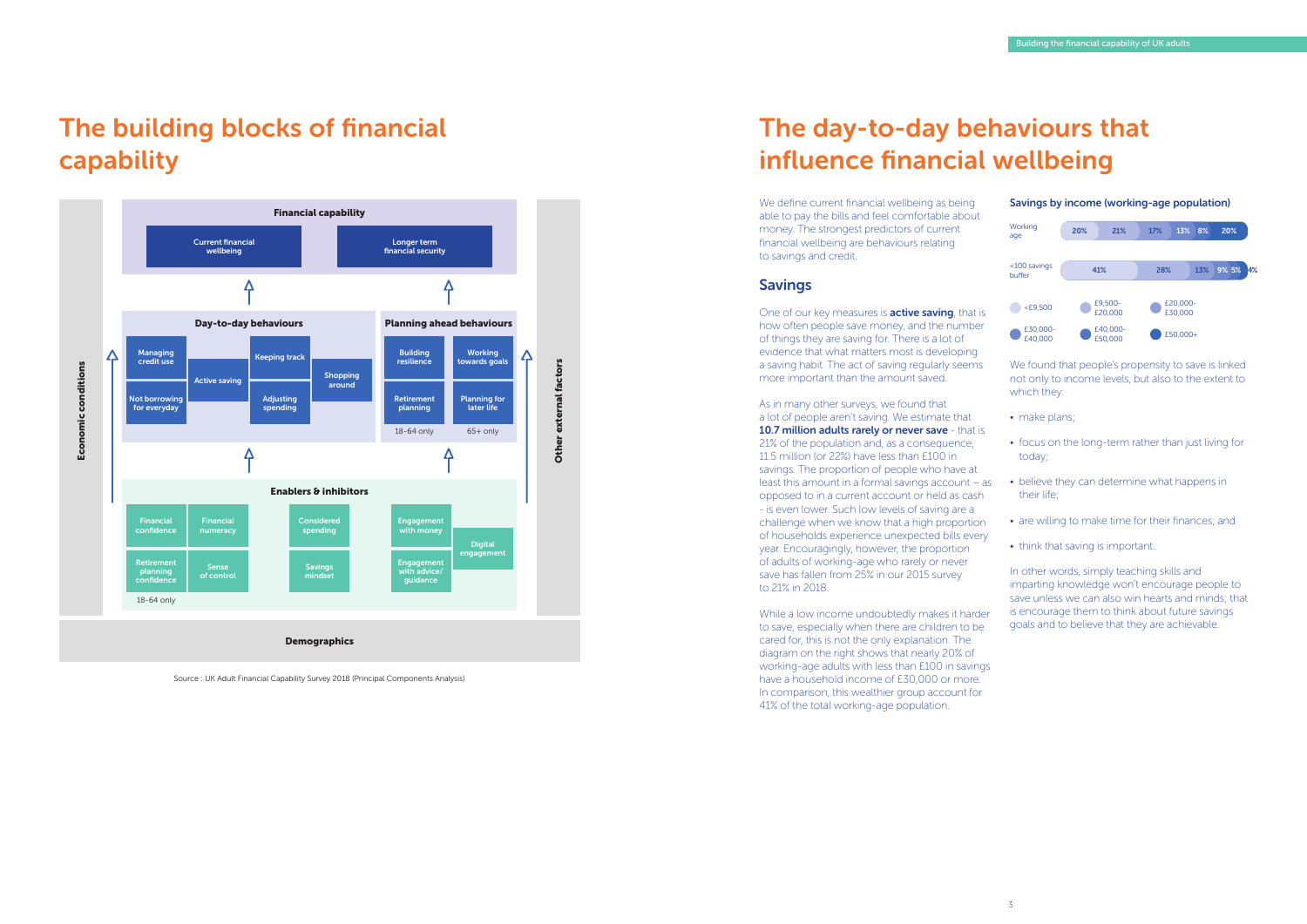### Use of credit

- the total level of unsecured debt and how it is repaid
- the extent to which people borrow to cover

The survey looked at two aspects of credit use:

correlated with financial wellbeing. In other words, there are those with high levels of debt who are and those with low borrowings and greater

financial anxiety. Other studies have also found the debt-to-income ratio performs relatively weakly as

On the other hand, whether or not people use credit to pay off other borrowing, to buy food or term credit or an overdraft, or borrow from friends and family because they have run out of money are key predictors of wellbeing. This conclusion countries, including Canada, Australia, New Zealand and Ireland.

17% of the adult population. As with savings, this is not just about income. 20% have a household in excess of £50k. Whilst almost half 45% have an income of less than £17.5k. Borrowing for essentials is linked to age. People under 45 are more likely to do so than older adults. The peak age band is the 25-34 year-olds, of whom almost one-third (30%) say they use credit in this way.

> Other research has shown that people tend to use a budgeting tool for a short period in order to achieve a financial goal or to get themselves out of a difficult financial situation.

The financial wellbeing score of people who pay their essential bills with credit is much lower than

for the rest of the population as shown below. And the more that people rely on credit for everyday spending, the less satisfied they are with life in general.

Credit use and financial wellbeing

| Use of credit                      | <b>Financial wellbeing</b><br>score (out of 10) |
|------------------------------------|-------------------------------------------------|
| Use credit for<br>essentials       | 55                                              |
| Don't use credit for<br>essentials | 71                                              |

### Other day-to-day behaviours

The other important day-to-day behaviours identified in the survey are keeping track and adjusting spending – which can be grouped together as budgeting – and shopping around.

#### **Budgeting**

Our survey, like others, shows that there is a negative relationship between budgeting and financial wellbeing. In other words, people who budget tend to have lower wellbeing. We are certainly not suggesting that people shouldn't keep track of their money or adjust their spending in response to their financial situation. Instead, we believe this simply reflects the fact that people on lower incomes need to keep closer control of their money, as demonstrated in the chart below. The chart also shows that more women have a more accurate recall of their current account balance than men.

#### How accurately people know their current account balance

| Know to $+/-E10$ |
|------------------|
| 50%              |
| 42%              |
| 31%              |
|                  |
| 39%              |
| 48%              |
|                  |

### Shopping around

Whilst there is a positive relationship between shopping around and wellbeing, it is weaker than for active saving or credit use. Overall eight in ten adults (79%) say they shop around for at least one of either phone, internet, TV, utilities or financial products. The most 'shopped' product category was general insurance and credit cards was the least. Given the massive benefit of the internet for shopping around, it is not surprising that shopping around was less common for less digitally engaged older people. While two-thirds (66%) of 25-34 year-olds shop around for utilities, the same is true for less than half (46%) of 65-74 year-olds. Similarly, nearly three-quarters (71%) of people with a household income of £50,000+ shop around, compared with less than half (46%) of those with an income below £17,500.



#### We estimate that **nine million adults borrow** money to buy food or pay their bills – that is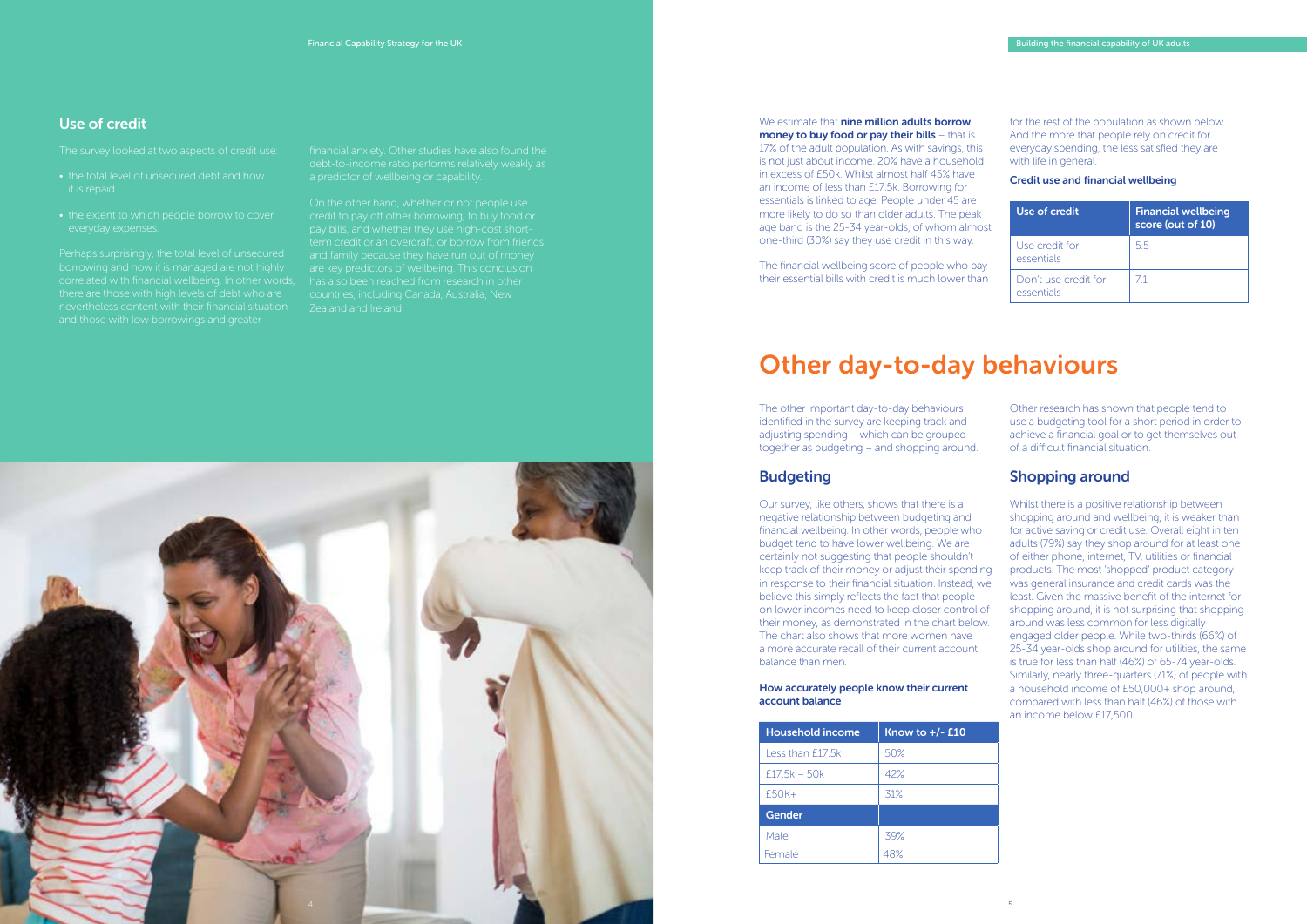### Longer-term financial wellbeing

We define longer-term financial security as having the savings to deal with the expected, the unexpected and the longer-term; or having some form of loss protection such as home contents or life insurance. Our survey found that people are generally better at dealing with day-to-day events than at building financial resilience to help them through life events such as parenthood, redundancy, bereavement or critical illness.

Another finding is that financial capability generally improves with age. In this year's survey, we have looked in more depth at what financial capability in retirement means, and how this differs from capability among people of working-age.

### People of working age

We found that only one in eight working -age adults (14%) claim to have done a great deal of retirement planning. Even including those who said they had done 'a fair amount', the proportion is still less than half (44%). In the age group closest to retirement – that is the 45-64 year-olds – the proportion nudges up to only 47%. Similarly, only half (54%) of 45-64 year-olds have at least a rough plan for their retirement finances, while **one in five** Overall, just over one-third (36%) have made (21%) admit they have no plan at all.

In line with the figures above, the survey revealed that just under half of working-age adults (44%) have sought some kind of information about

For the under 65s, the key behaviours linked to longer-term financial security are building resilience through saving, and retirement planning. The latter is an area that we have extended significantly in the 2018 survey, with new questions on the degree of planning and the sources of information or advice used.

### Factors making financially capable behaviour easier, or more difficult

retirement planning. The most popular sources are logging into a pension account or reading the annual statement. All information sources are used most by those on the highest incomes and least by those on the lowest, two-thirds of whom have not sought any information at all.

While income levels clearly influence the level of engagement with retirement planning, we also found a very strong relationship between planning and people's attitudes – specifically, whether they know enough to make decisions and how confident they are planning their future. In other words, if we want more people to plan better for their retirement, we need to find ways to improve their confidence. A feeling of not understanding the topic or what to do, combined with the sense that retirement is a long time away, means decisions get put off and people do nothing.

### Retired people

As with their younger peers, saving and not borrowing are important drivers of longer-term financial security for retired people. While this group have, by definition, made their retirement plans there is still a need to plan for later life. We therefore added a number of questions to the 2018 survey to find out the extent to which older people have made or updated a will or lasting power of attorney, and how many have planned for social care costs and funeral costs.

a lasting power of attorney, reaching nearly half (46%) among people aged over 75. The older cohort are also more likely to have started to do something about long-term care.

We also know that many people who are in difficulties aren't getting the help they need. One in five people who experienced a life event in the last year, and sought guidance, didn't get the help or support they were looking for.

#### Extent of planning for later life among the 65+

| <b>Activity</b>                      | Not done<br>anything | <b>Thought</b><br>about it | <b>Talked to</b><br>someone | <b>Started</b><br>doing<br>something | Yes - have               |
|--------------------------------------|----------------------|----------------------------|-----------------------------|--------------------------------------|--------------------------|
| Funeral costs - know<br>how will pay | 9%                   | 6%                         | 2%                          | 1%                                   | 83%                      |
| Up-to-date will                      | 12%                  | 16%                        | 7%                          | 2%                                   | 67%                      |
| Power of attorney                    | 38%                  | 19%                        | 7%                          | $1\%$                                | 36%                      |
| Long-term care's<br>financial impact | 43%                  | 43%                        | 18%                         | 5%                                   | <b>Not</b><br>Applicable |

The extent to which people can be financially capable depends on a number of factors. These include economic measures – such as the amount people earn and whether they have dependents and the cost of their housing – and demographics, such as age, gender or ethnicity. Financial capability is also linked to the individual's skills, knowledge, attitudes, motivations and connection to the financial system. We call this set of factors the 'enablers and inhibitors'.

### Attitudes and motivations

Our analysis suggests that financial confidence is highly correlated with both financial capability and financial wellbeing. And this conclusion mirrors the findings from many other research projects. As explained above, a lack of confidence can be a major barrier to retirement planning.

There is a link between numeracy and longerterm financial security, albeit not a particularly strong one, but no link between numeracy and

current financial wellbeing. There is, however, a greater link between confidence with numbers in everyday life and confidence managing money and making decisions, which is a key component of financial capability.

What is less clear is the direction of causality. Does being confident make you more financially capable or does being capable make you more confident? Furthermore, we have to question the reliability of people's self-reported confidence. Our own research has shown that a significant proportion of people with lower levels of numeracy (based on a relatively simple test) reported that they were confident using numbers in everyday life. Information, advice and guidance People tend to be more engaged with money information, advice and guidance when things are going badly. Only 36% say that they have sought guidance in the last year and this proportion is noticeably lower among females and older adults.

- The other key enabler, again found in research in other countries, is a **sense of control.** This refers to the extent to which people feel that, when it comes to money, they are able to determine what happens in their life, that they focus on the long term and stick to their financial plans.
- The enablers and inhibitors also include the extent to which someone has a savings mindset. Not surprisingly, a savings mindset is a driver of active saving. This reinforces our view that people have to want to save and to believe that it is important. Not accepting the importance of saving is a bigger barrier to establishing a savings habit than not knowing how to save or even an individual's income.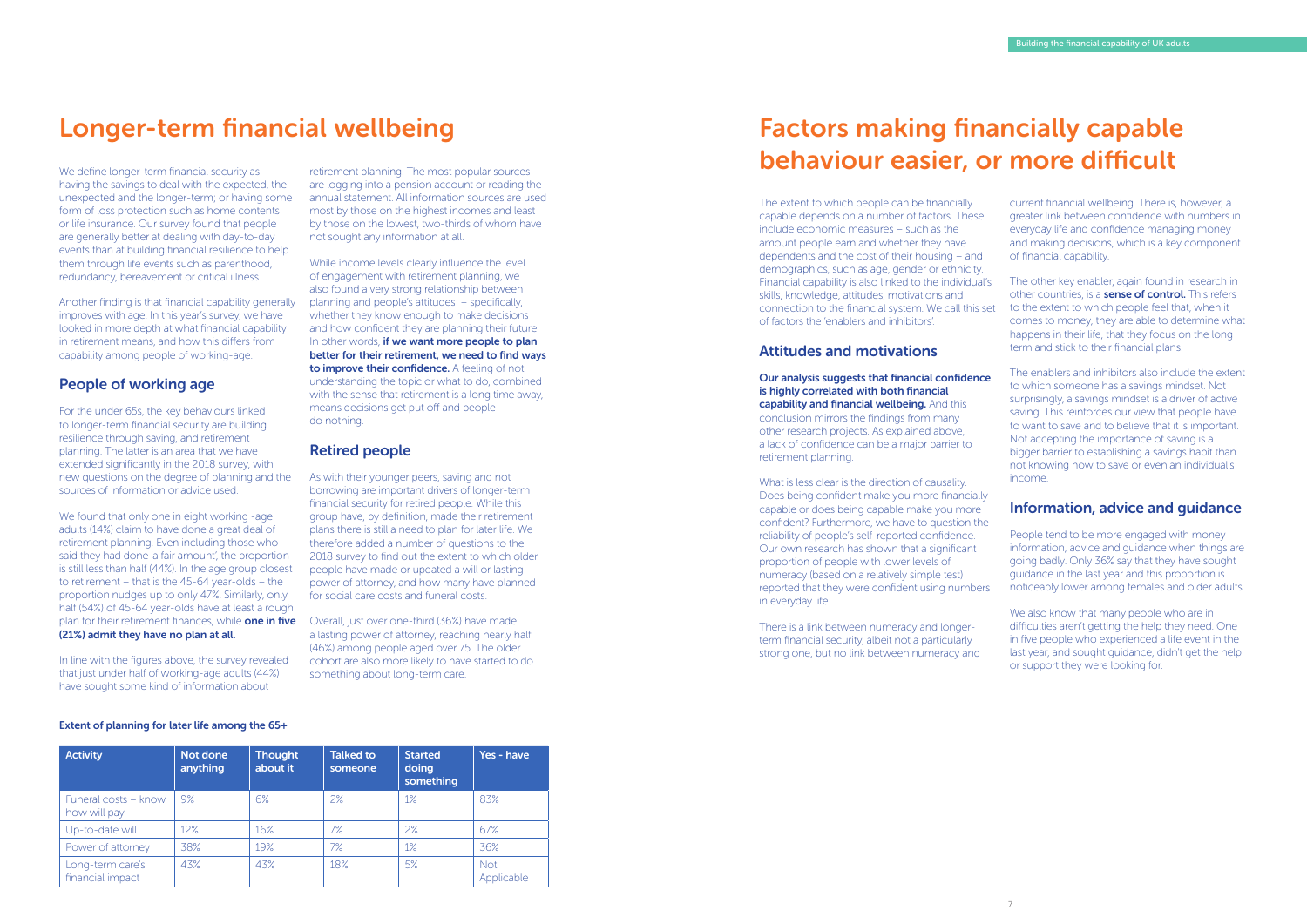### The Adult Financial Capability Survey

This survey has represented a major investment of both time and money. We would like as many people as possible to use and share the findings. The data is freely available and may be used with acknowledgment.

### More about the survey and analysis

The Financial Capability Survey is a nationally representative survey of adults living in the UK, conducted via online and face-to-face interviews. In total, 5,974 people took part in the research across the UK; this includes additional interviews in the devolved nations to allow robust analysis in each country. It repeats the survey conducted in 2015.

We also used it to profile the Squeezed, [Struggling and Cushioned segments](https://masassets.blob.core.windows.net/cms/files/000/001/137/original/Market_Segmentation_Segment_Infographics.pdf) in the MAS segmentation model. And we have included key questions from the survey in our outcomes [frameworks and questionnaire banks](https://www.fincap.org.uk/en/articles/outcomes-frameworks-and-question-banks), which are designed to help organisations measure changes in people's financial capability.

We are grateful to Critical Research for conducting the research and to Professor Elaine Kempson for her guidance on the analysis. This has also helped comparisons with her work in other countries.

Please [contact us](mailto:contact%40singlefinancialguidancebody.org.uk?subject=Dataset) if you would like to obtain the dataset.

### How MAS has used the survey

The survey results have informed the MAS approach to commissioning and have fed into the evaluation of the UK Financial Capability Strategy.

Going forward, we plan to conduct more in-depth analysis of the survey results and to consider the policy implications.

### Additional information

[The 2018 survey technical report](https://masassets.blob.core.windows.net/cms/files/000/001/121/original/Financial_Capability_Survey_2018_-_Survey_Technical_Report.pdf) details how

[The 2018 building blocks technical report](https://masassets.blob.core.windows.net/cms/files/000/001/122/original/Financial_Capability_Building_Blocks_Technical_Report_2018.pdf)



Building the financial capability of UK adults